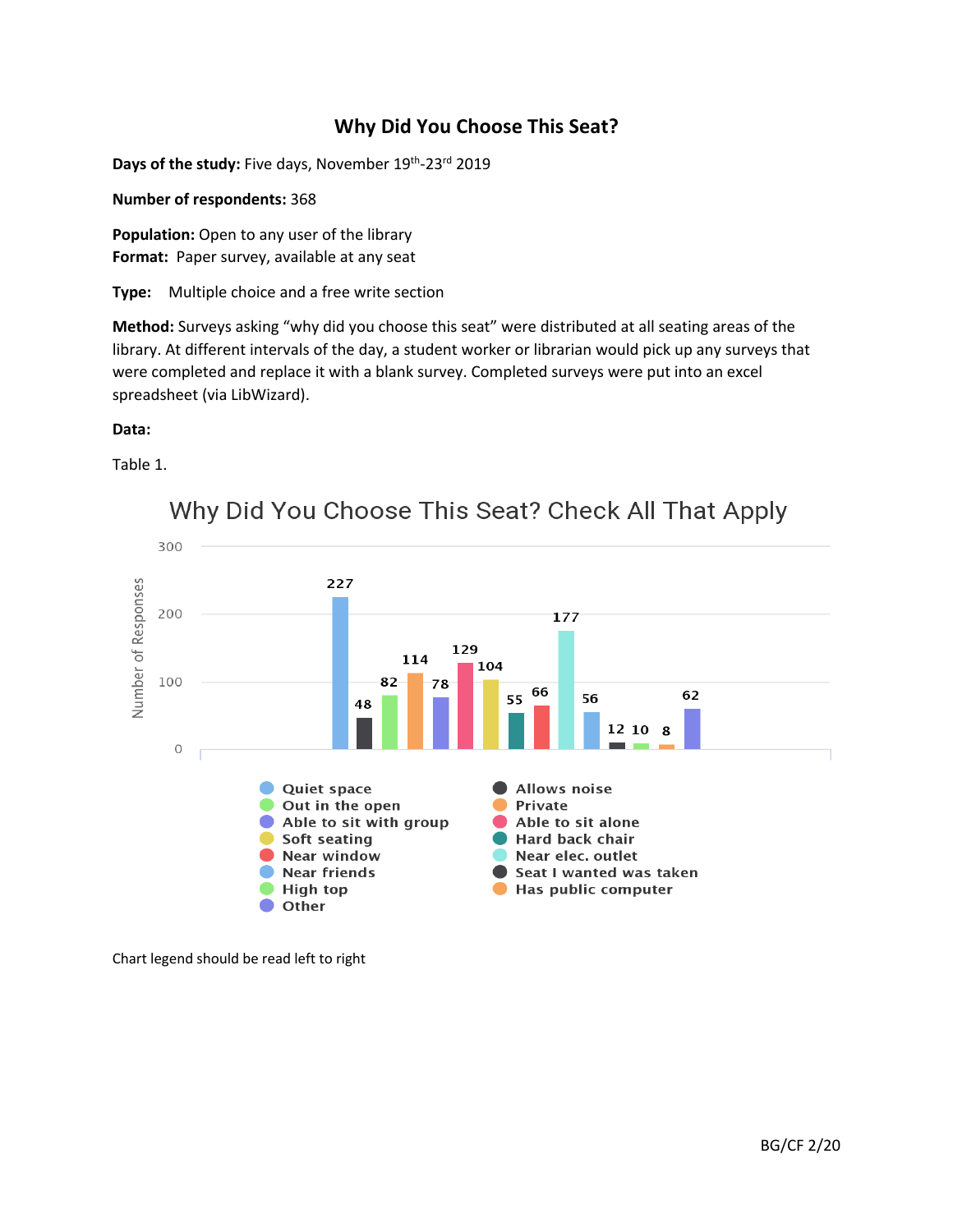





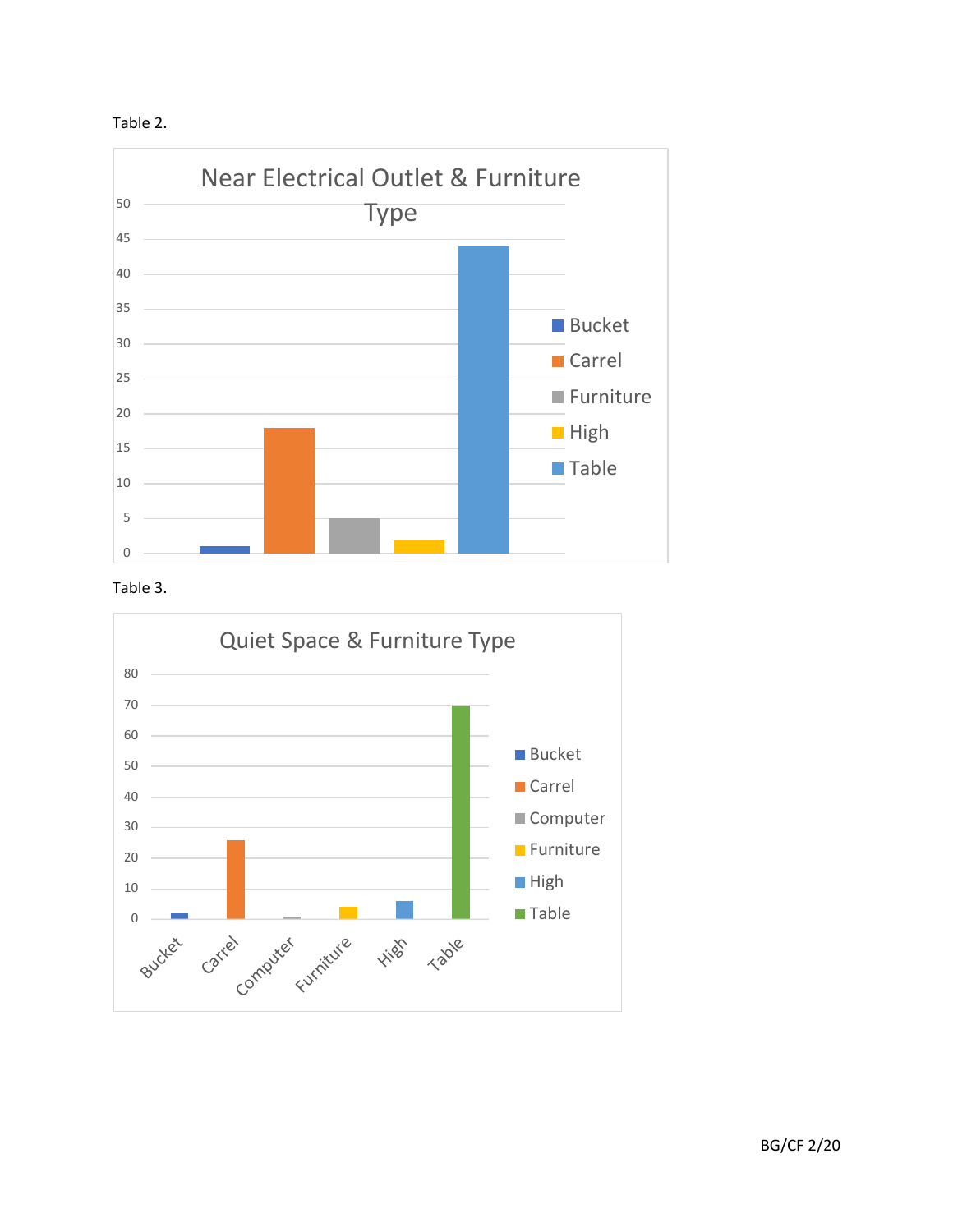



## Table 5.

Student recommendations for ideal library space

| Describe your ideal study space in the Library | % total |
|------------------------------------------------|---------|
| Quiet                                          | 49%     |
| Near electrical outlet                         | 32%     |
| Comfortable seats                              | 27%     |
| Natural Light/Window                           | 23%     |
| <b>Tables</b>                                  | 21%     |
| Private                                        | 14%     |
| <b>Group Seating</b>                           | 8%      |
| <b>White Boards</b>                            | 5%      |
| Cubicles                                       | 5%      |
| Allows noise                                   | 5%      |
| Out in the open                                | 4%      |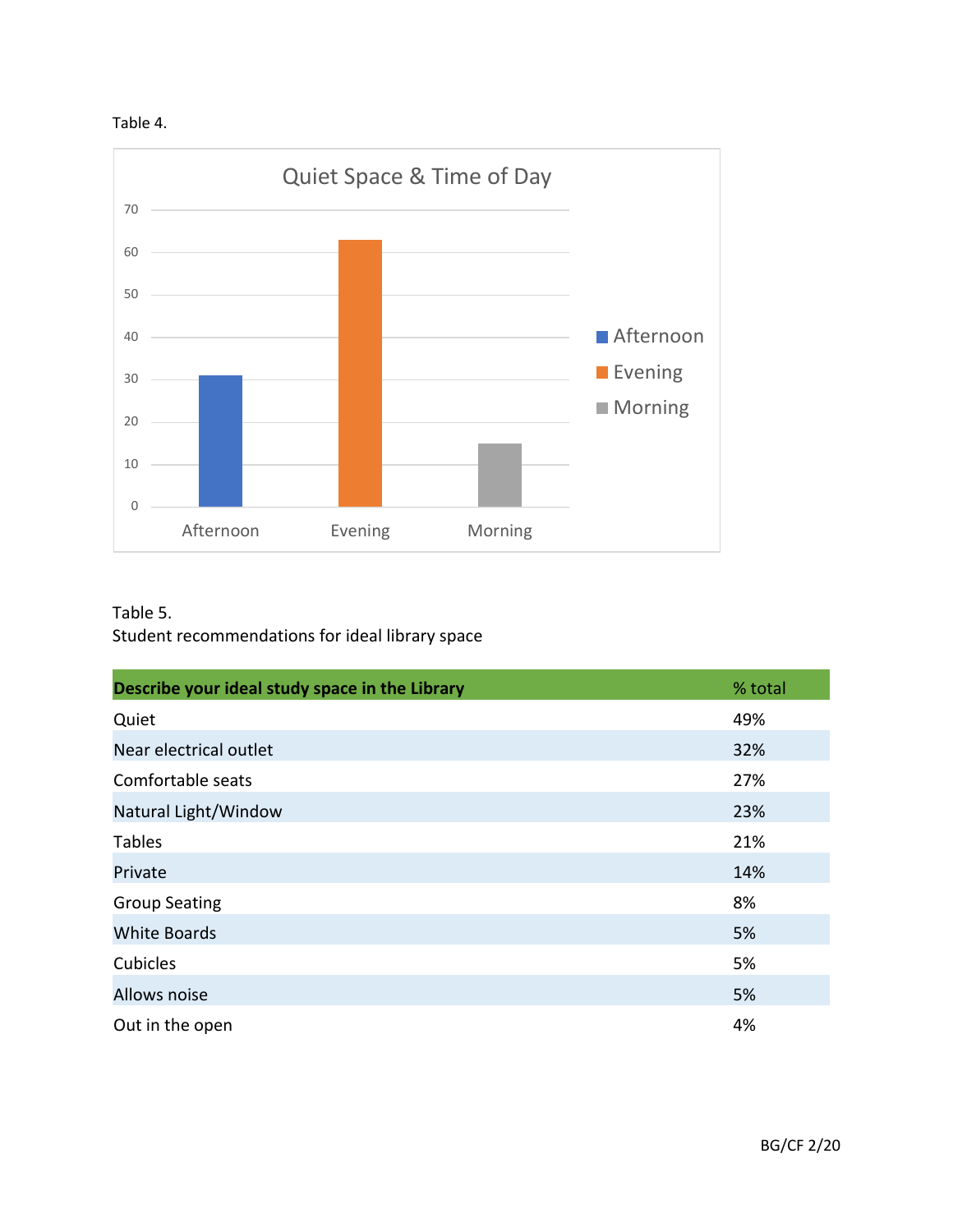## Table 6.

| <b>Areas of Improvement</b>                  | % total |
|----------------------------------------------|---------|
| Food/Drink options (most want it to be free) | 5%      |
| More seating                                 | 5%      |
| Temperature (most said building too hot)     | 4%      |
| Computers or monitors                        | 3%      |
| <b>Dunkin Donuts hours</b>                   | 2%      |
| More printers                                | 2%      |

## **256 responses**

### **Discussion of the Data:**

Quiet space is the top consideration for students choosing a seat followed closely by being near an electrical outlet. However, significant number of respondents want privacy, open space seating, ability to sit alone and with a group. At first this might seem contradictory, but students require a variety of seating options depending on the work that they're doing. Additionally, when looking into the write in comments we can see that students' notion of privacy is perhaps more nuanced than we suspect. For instance, one respondent said they chose their seat because it was "Out in open because I goof off in study rooms. I need other people nearby so I can focus and be productive." Another said that they like a "large table that I can either sit alone or with friends." One representative respondent said he/she "likes the cubicle set up so will not get distracted," demonstrating that furniture type influences perceptions of privacy. Additionally, respondents said they like to be able to "people watch." We can surmise that privacy does not mean isolation and can be accomplished by furniture type and/or position. We can see a higher demand for quiet space in the evenings.

Our data showed a majority of students selected a table. This might not seem significant since this is our most plentiful furniture type but respondent comments indicate a preference for seating where they can "spread out". As we can see in Table 2, even though they are prioritizing being near an electrical outlet, they are still choosing a table as their furniture choice.

Write in responses also indicate proximity to facilities, technology, and tools influence seat choice. Many respondents cited whiteboards as a factor in their choice, and other technology such as HDMI monitors. Respondents want to be near a source of food or drink. And, overwhelmingly want to be near an outlet. One representative respondent said "Outlets are a must." Respondents also chose their seat based on its proximity to other facilities in the building such as bathrooms and the math center.

One surprise in the data is the degree to which respondents value aesthetic considerations. They cited natural light, high ceilings, proximity to artwork, and "good atmosphere" as factors for seat choice.